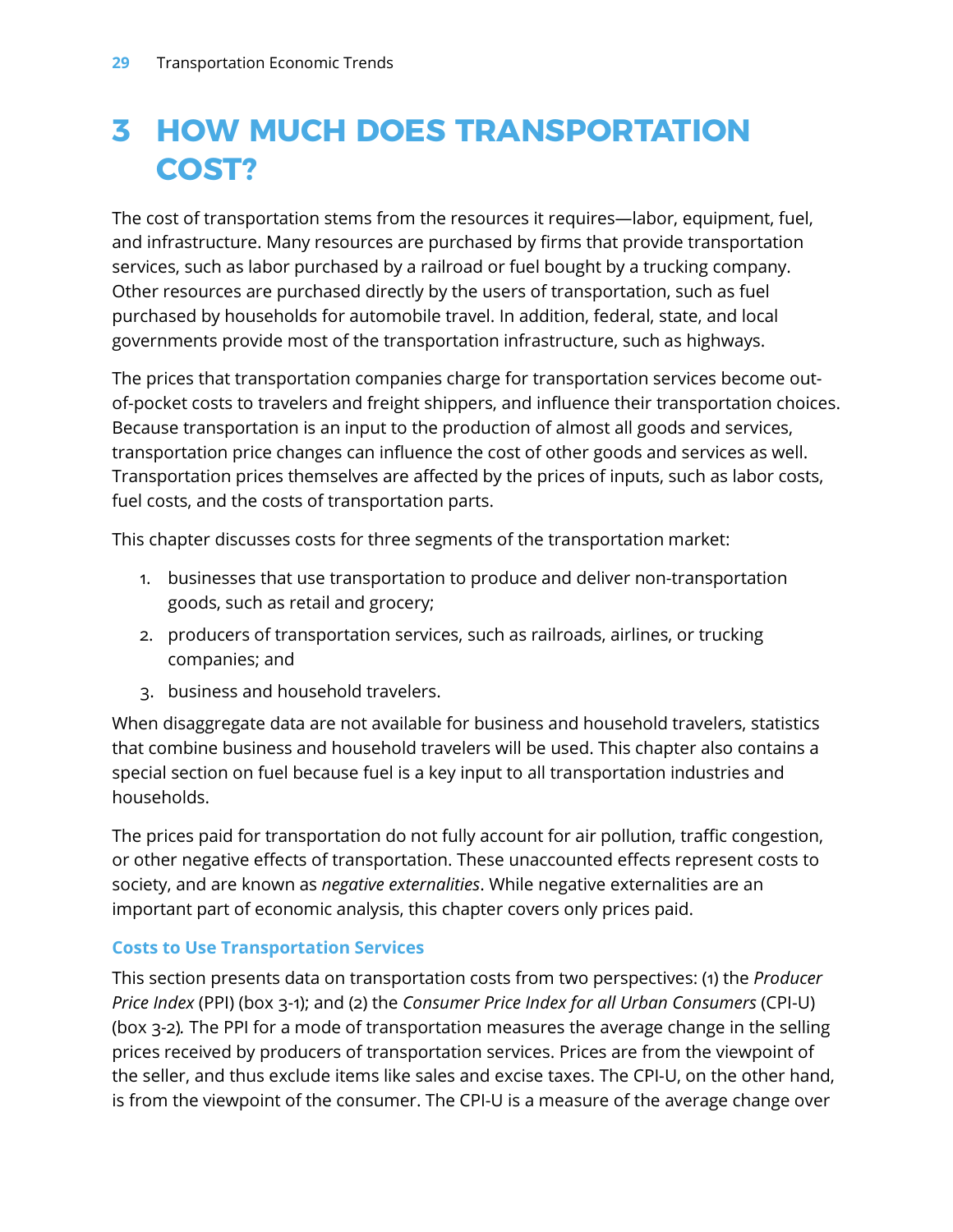time in the prices paid by urban consumers for a market basket of goods and services. $^{\rm 1}$  $^{\rm 1}$  $^{\rm 1}$ The CPI-U also includes user fees (e.g., water and sewer service) and sales and excise taxes paid by the consumer.

#### **Box 3-1: Producer Price Indices**

The Producer Price Index (PPI) is the weighted average of wholesale or producer prices. These are the prices charged by producers of transportation services. The PPI for a mode of transportation measures the average change in the selling prices received by producers. For example, the rail producer price index is based on a survey of railroad prices charged to shippers. The PPI for trucking services measures the average change over time in the selling price for trucking services. The PPI is different from the Consumer Price Index, which shows changes in prices from the viewpoint of the consumer or purchaser of the transportation services.

The PPI, published by the Bureau of Labor Statistics (BLS), is one of the most widely used measures of price changes for the transportation sector. BLS surveys a sample of individual business establishments. Because prices are from the point of view of the producer of transportation services, they exclude items like sales and excise taxes. Prices are weighted by the size of establishment's revenue to create indexes for narrowly defined services (e.g., local specialized freight trucking excluding used goods) and are then combined by BLS into aggregated indexes (e.g., all trucking) using value of shipments data from economic censuses of the Bureau of the Census. BLS publishes data for both broad and more narrowly defined services and costs.

**Source:** U.S. Department of Transportation, Bureau of Transportation Statistics, 2017.

#### **Producer Price Index**

The *Producer Price Index* (PPI) shows the weighted average of wholesale or producer prices. Figure 3-1 shows PPIs in the transportation industry by mode from 2004 to 2016. Despite periods of modest decline from 2007 to 2009 (during the recession) and from 2014 to 2016, businesses purchasing transportation services saw an overall increase in the relative prices for air, rail, truck, water, and pipeline transportation services. The costs faced by businesses purchasing rail transportation services grew by 54.7 percent, more rapidly than any other transportation mode. The costs faced to purchase truck, water, and air transportation services also increased, with trucking services growing at a slightly slower rate (27.4 percent) than water (29.9 percent) and air (33.9 percent) transportation services.

<span id="page-1-0"></span><sup>1</sup> The CPI-U excludes rural consumers to avoid statistical sampling issues.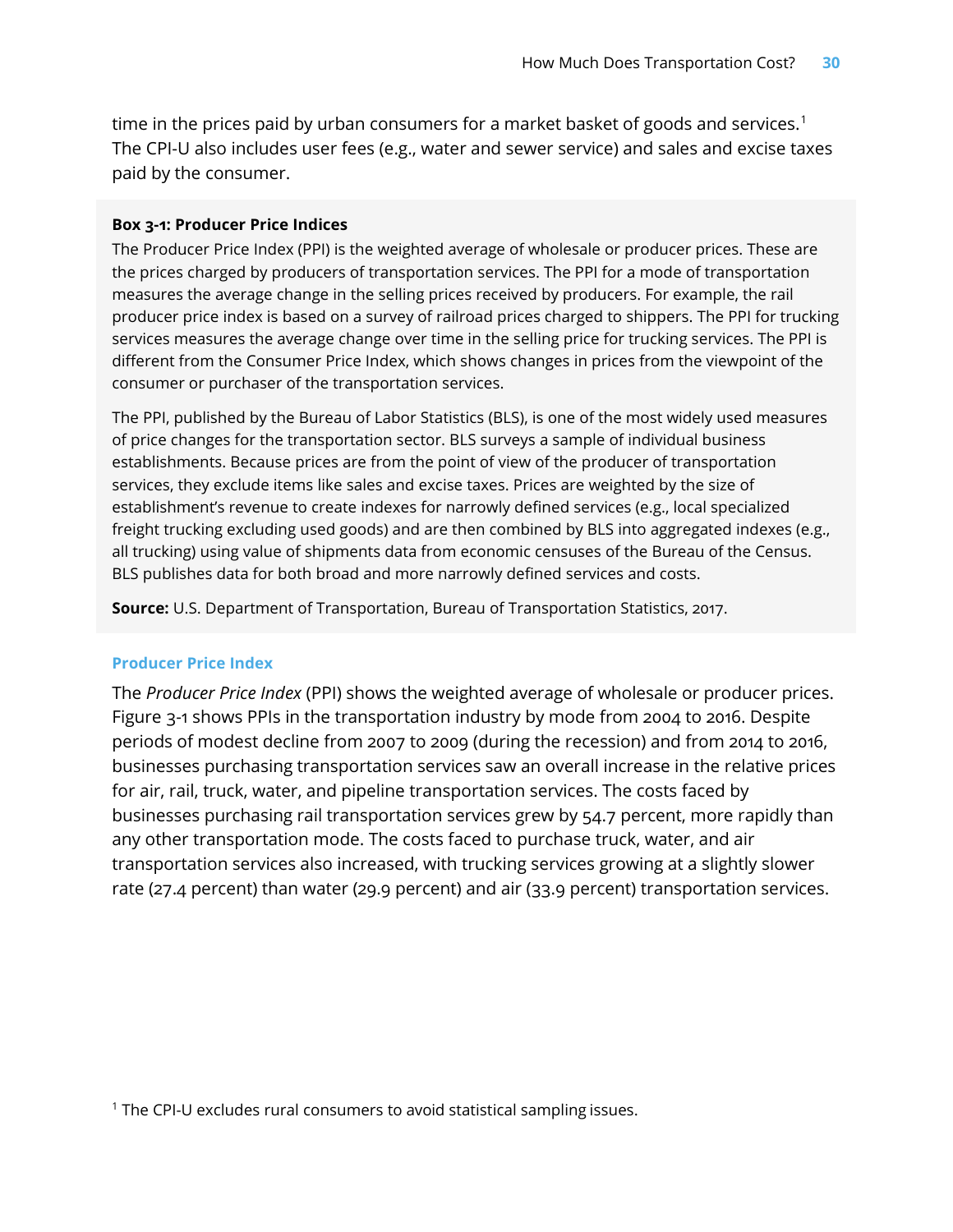More research is needed to better understand the reasons PPIs change differently by mode.

The PPIs show a peak across modes in 2008. The 2008 peak occurred at the end of a period of economic growth accompanied by increasing fuel prices. After a decline during the economic downturn in 2009, prices rose and surpassed the 2008 peak in 2011, Prices reached their all-time highest level in 2014 (except for water producer prices, which rose to their highest level in 2015) and have since declined modestly.



**Figure 3-1: Producer Price Indices for Providers of Selected Transportation and Warehousing Services, 2004 to 2016**

**Notes:** Transportation Warehousing Services are defined using the North American Industry Classification System (NAICS). Shaded bars indicate economic recessions.

**Source:** U.S. Department of Transportation, Bureau of Transportation Statistics, *National Transportation Statistics*, table 3-13, available at [www.bts.gov](http://www.bts.gov/).

Table 3-1 shows changes in producer prices for selected transportation industry subsectors. While transportation PPIs have often moved together, some subsectors show exceptions. For example, the prices faced by businesses purchasing transportation services declined for all transportation modes during the recession, except for the pipeline transportation subsectors, postal service, and the household and office moving subsector of the trucking industry, which increased modestly (6.0 percent or less) between 2008 and 2009.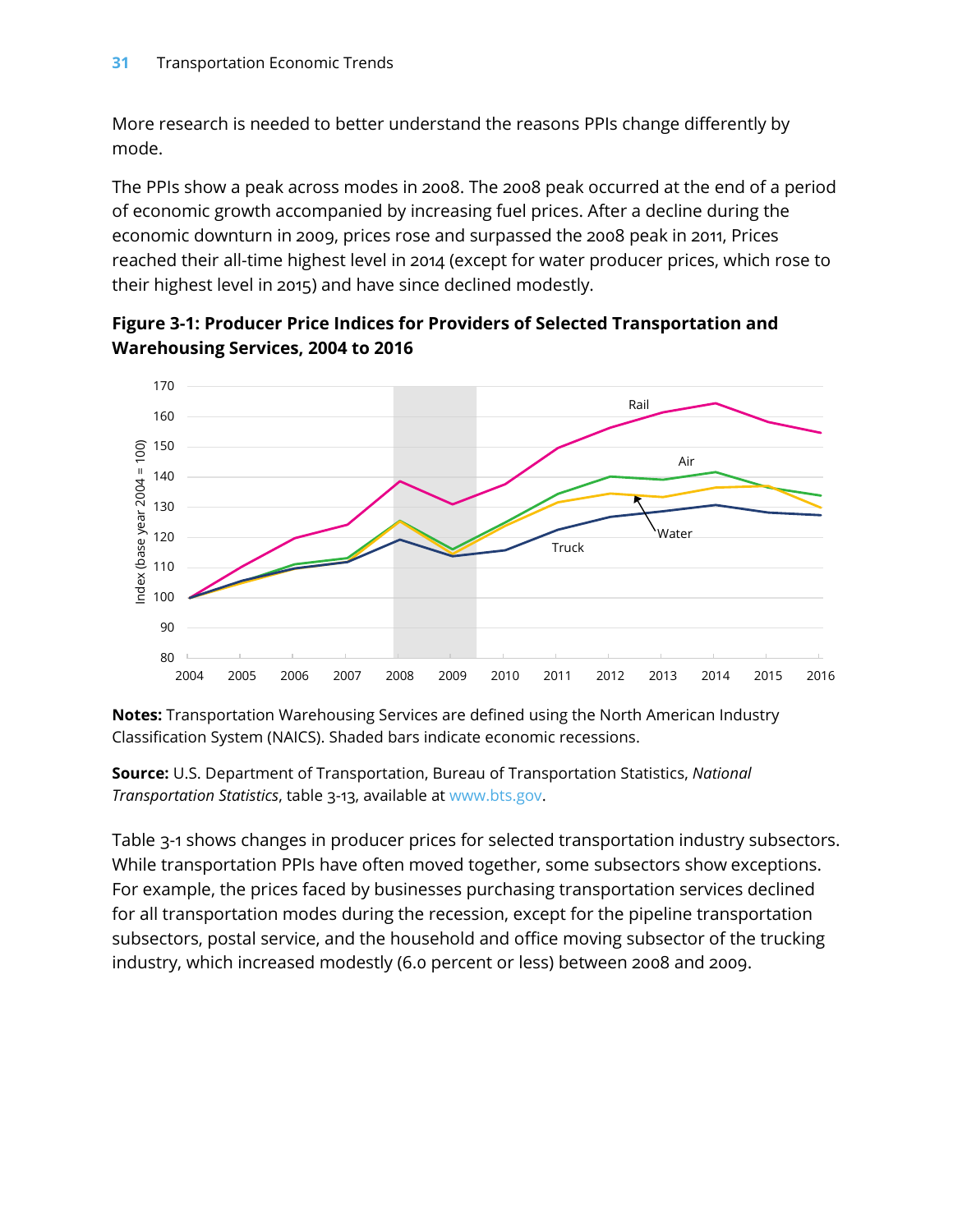| Mode                                                                          | 2004 2016 2004-2016                                                                                                                                                                                                                                                                                                                                                                        |
|-------------------------------------------------------------------------------|--------------------------------------------------------------------------------------------------------------------------------------------------------------------------------------------------------------------------------------------------------------------------------------------------------------------------------------------------------------------------------------------|
| Air transportation (NAICS 481) <sup>1</sup>                                   | 100.0 133.5                                                                                                                                                                                                                                                                                                                                                                                |
| Scheduled air transportation (NAICS 4811) <sup>2</sup>                        | $\overbrace{\phantom{aaaaa}}^{ }$<br>100.0 134.0                                                                                                                                                                                                                                                                                                                                           |
| Scheduled freight air transportation (NAICS 481112)                           | $\overbrace{\hspace{2.5cm}}^{ }$<br>100.0 151.2                                                                                                                                                                                                                                                                                                                                            |
| Nonscheduled air transportation (NAICS 4812) <sup>3</sup>                     | 100.0 138.3                                                                                                                                                                                                                                                                                                                                                                                |
| Rail transportation (NAICS 482) <sup>3</sup>                                  | $\overbrace{\hspace{2.5em}}^{}$<br>100.0 154.8                                                                                                                                                                                                                                                                                                                                             |
| Line -haul railroads (NAICS 482111) <sup>4</sup>                              | 100.0 154.7                                                                                                                                                                                                                                                                                                                                                                                |
| Water transportation (NAICS 483)                                              | 100.0 130.0                                                                                                                                                                                                                                                                                                                                                                                |
| Deep sea freight transportation (NAICS 483111) <sup>5</sup>                   | 100.0 106.9                                                                                                                                                                                                                                                                                                                                                                                |
| Coastal and great lakes freight transportation (NAICS 483113)                 | 100.0 164.0                                                                                                                                                                                                                                                                                                                                                                                |
| Inland water freight transportation (NAICS 483211) <sup>6</sup>               | 100.0 164.5                                                                                                                                                                                                                                                                                                                                                                                |
| Truck transportation (NAICS 484)                                              | $\overbrace{\hspace{2.5cm}}^{}$<br>100.0 127.4                                                                                                                                                                                                                                                                                                                                             |
| General freight trucking (NAICS 4841)                                         | $\overbrace{\hspace{2.5cm}}^{}$<br>100.0 129.4                                                                                                                                                                                                                                                                                                                                             |
| General freight trucking, local (NAICS 48411)                                 | 100.0 123.9                                                                                                                                                                                                                                                                                                                                                                                |
| General freight trucking, long distance (NAICS 48412)                         | $\overbrace{\hspace{2.5em}}^{}$<br>100.0 130.6                                                                                                                                                                                                                                                                                                                                             |
| Specialized freight trucking (NAICS 4842)                                     | $\overbrace{\hspace{27mm}}^{ }$<br>100.0 123.4                                                                                                                                                                                                                                                                                                                                             |
| Used household and office goods moving (NAICS 48421)                          | $\overline{\phantom{a}}$<br>100.0 121.4                                                                                                                                                                                                                                                                                                                                                    |
| Specialized freight (except used goods) trucking, local (NAICS 48422)         | $\begin{picture}(20,20) \put(0,0){\dashbox{0.5}(5,0){ }} \put(15,0){\dashbox{0.5}(5,0){ }} \put(15,0){\dashbox{0.5}(5,0){ }} \put(15,0){\dashbox{0.5}(5,0){ }} \put(15,0){\dashbox{0.5}(5,0){ }} \put(15,0){\dashbox{0.5}(5,0){ }} \put(15,0){\dashbox{0.5}(5,0){ }} \put(15,0){\dashbox{0.5}(5,0){ }} \put(15,0){\dashbox{0.5}(5,0){ }} \put(15,0){\dashbox{0.5}(5,0){ }}$<br>100.0 128.8 |
| Specialized freight (except used goods) trucking, long distance (NAICS 48423) | 100.0 118.7                                                                                                                                                                                                                                                                                                                                                                                |
| Pipeline transportation (NAICS 486)                                           | <b>NA</b><br><b>NA</b>                                                                                                                                                                                                                                                                                                                                                                     |
| Pipeline transportation of crude oil (NAICS 4861)                             | $\overline{\phantom{a}}$<br>100.0 228.1                                                                                                                                                                                                                                                                                                                                                    |
| Other pipeline transportation (NAICS 4869)                                    | $\overline{\phantom{a}}$<br>100.0 169.4                                                                                                                                                                                                                                                                                                                                                    |
| Support activities for transportation (NAICS 488)                             | 100.0 117.9                                                                                                                                                                                                                                                                                                                                                                                |
| Support activities for water transportation (NAICS 4883)                      | $\overline{\phantom{a}}$<br>100.0 134.0                                                                                                                                                                                                                                                                                                                                                    |
| Postal service (NAICS 491) <sup>2</sup>                                       | 100.0 138.8                                                                                                                                                                                                                                                                                                                                                                                |
| Couriers and messengers (NAICS 492)                                           | 100.0 191.7                                                                                                                                                                                                                                                                                                                                                                                |

### **Table 3-1: Detailed Producer Price Indices by Transportation Modes, 2004 to 2016**

**Notes:** Blue dots on the sparkline charts indicate high values; red dots indicate low values.

**Source:** U.S. Department of Transportation, Bureau of Transportation Statistics, *National Transportation Statistics*, table 3-13, available at [www.bts.gov](http://www.bts.gov/).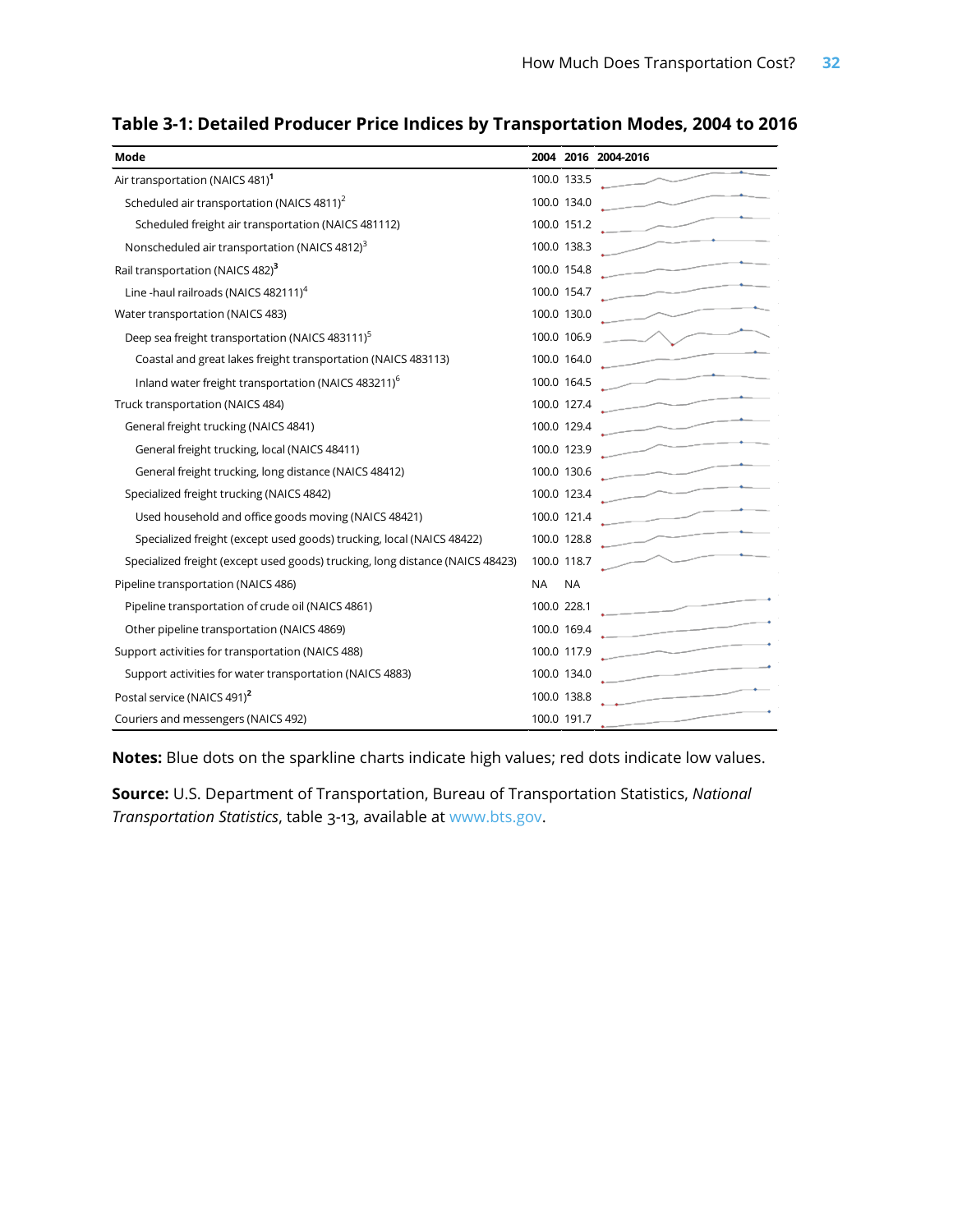#### **Consumer Price Index for Urban Consumers**

The *Consumer Price Index for Urban Consumers* (CPI-U, box 3-2) is a measure of the average change over time in the prices paid by urban consumers for a market basket of consumer goods and services. Economists often use the CPI-U as an indicator of general price trends. Consumer Price Indexes for goods and services, such as ones related to transportation, show changes in prices for those goods and services.

Table 3-2 shows price changes in private and public transportation from 2015 to 2016. [2](#page-4-0) On average, transportation cost less in 2016 than in 2015 (table 3-2). The CPI-U for both private and public transportation declined from 2015 to 2016 (table 3-2). Costs for private transportation declined by 2.2 percent, resulting primarily from a 11.5 percent decrease in gasoline cost as well as decreases in the cost of other fuels and tires. These decreases were partially offset by increases in the cost of insurance (6.2 percent), parking fees and tolls (2.8 percent), and vehicle maintenance and repairs (1.7 percent).

Public transportation costs overall declined by 1.2 percent due to a 3.3 percent decline in air fares. Not all public transportation prices declined. Ship fares increased 7.4 percent, intracity transportation costs increased by 1.7 percent, and intracity mass transit costs increased by 1.8 percent.

<span id="page-4-0"></span><sup>2</sup> In this discussion, "public transportation" refers to common carrier for-hire passenger transportation, including intracity mass transit.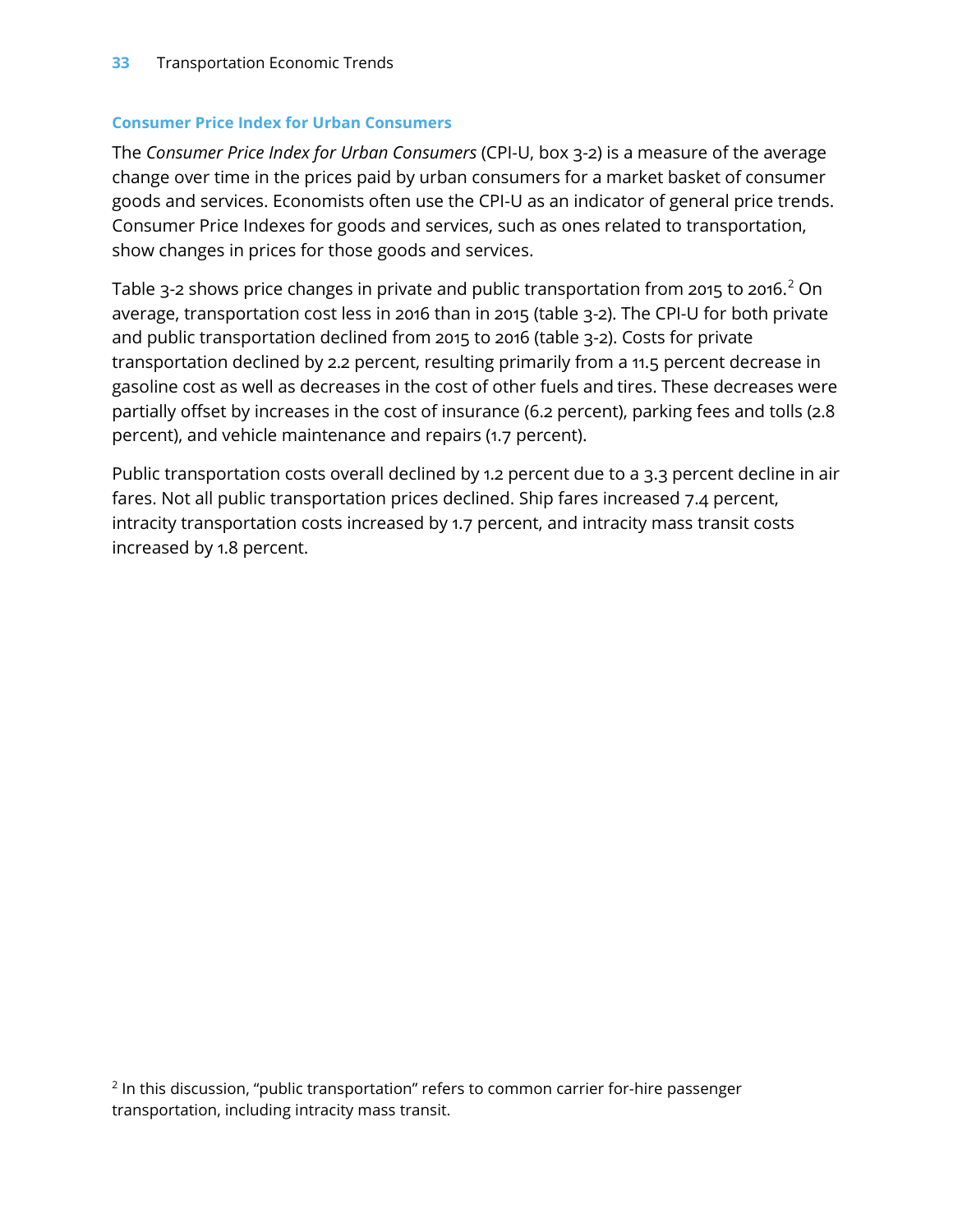| <b>Goods and Services</b>            | 2015 Average | 2016 Average | 2015-2016 Change |
|--------------------------------------|--------------|--------------|------------------|
| Overall transportation               | 199.1        | 194.9        | $-2.1%$          |
| Private transportation               | 193.7        | 189.5        | $-2.2%$          |
| New and used motor vehicles 1        | 100.8        | 100.2        | $-0.5%$          |
| New vehicles                         | 147.1        | 147.4        | 0.2%             |
| Used cars and trucks <sup>12</sup>   | 147.1        | 143.5        | $-2.5%$          |
| Motor fuel                           | 213.1        | 188.4        | $-11.6%$         |
| Gasoline (all types)                 | 212.0        | 187.6        | $-11.5%$         |
| Other motor fuels <sup>1</sup>       | 197.5        | 165.8        | $-16.0%$         |
| Motor vehicle parts and equipment    | 144.2        | 143.6        | $-0.5%$          |
| Tires                                | 126.5        | 125.4        | $-0.9%$          |
| Motor vehicle maintenance and repair | 270.7        | 275.4        | 1.7%             |
| Motor vehicle insurance              | 460.6        | 489.1        | 6.2%             |
| Motor vehicle fees <sup>1</sup>      | 178.9        | 182.6        | 2.1%             |
| Parking fees and tolls 12            | 215.9        | 221.9        | 2.8%             |
| Public transportation                | 268.7        | 265.4        | $-1.2%$          |
| Airline fare                         | 292.2        | 282.6        | $-3.3%$          |
| Other intercity                      | 152.9        | 158.3        | 3.6%             |
| Intercity train fare 23              | 110.0        | 112.4        | 2.2%             |
| Ship fare 12                         | 61.8         | 66.3         | 7.4%             |
| Intracity transportation             | 303.9        | 308.9        | 1.7%             |
| Intracity mass transit 24            | 120.2        | 122.3        | 1.8%             |

**Table 3-2: Consumer Price Indexes for All Urban Consumers, Transportation-Related Goods and Services**

**Notes:** "New and used motor vehicles" includes all purchased consumer vehicles. "Public transportation" includes all common carrier for-hire passenger transportation, including intracity mass transit. Taxis are included in "intracity transportation." The bases for indexes are as follows: (1) Indexes on a December 1997=100 base. (2) Special index based on a smaller sample. (3) Indexes on a December 2007=100 base. (4) Indexes on a December 2009=100 base. (All others) Average of 1982 to 1984=100.

**Source:** U.S. Department of Labor, Bureau of Labor Statistics, All Urban Consumers (Current Series), Not Seasonally Adjusted, US City Average, available at [www.bls.gov/cpi/data](http://www.bls.gov/cpi/data.htm).htm.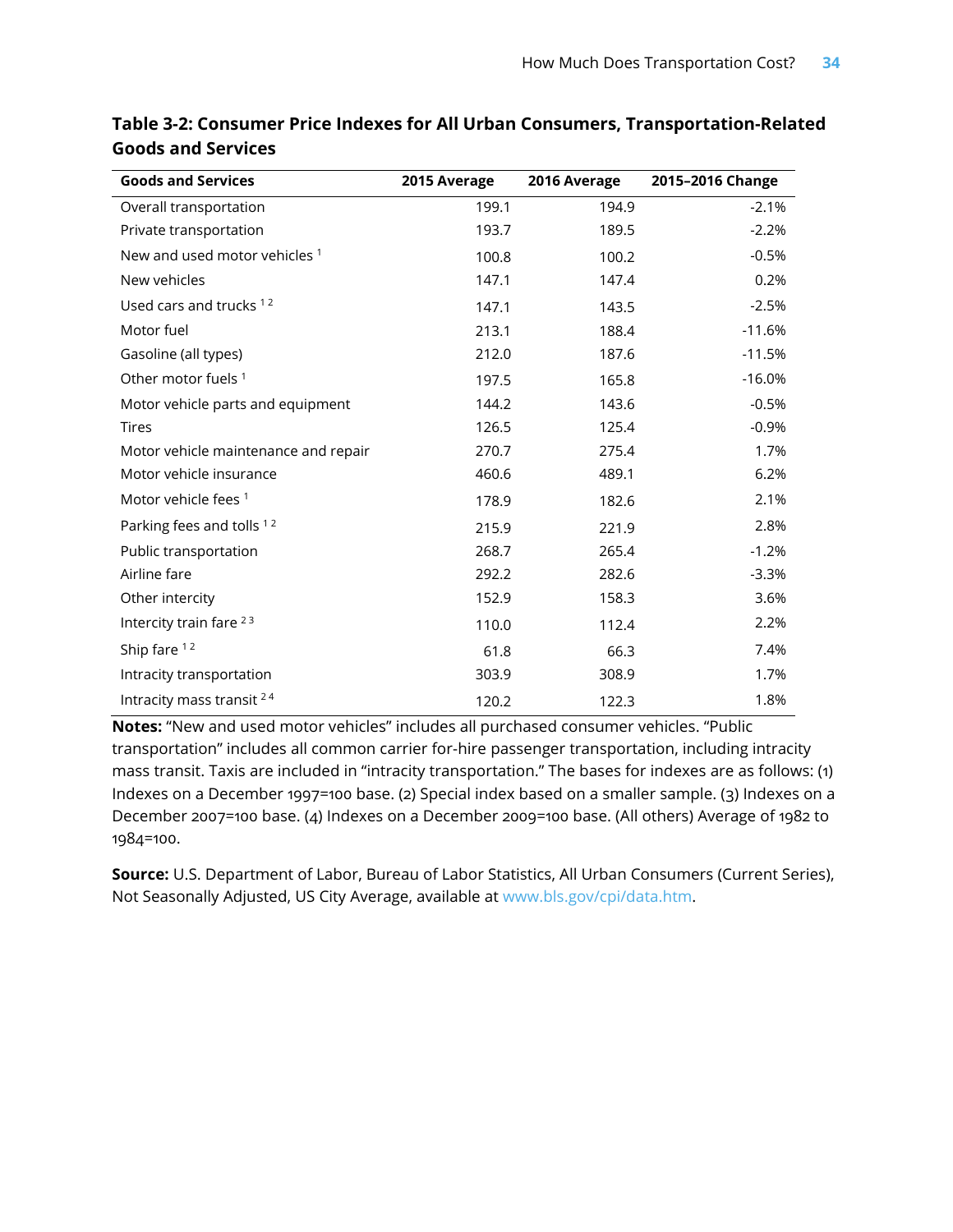# **Fuel Prices**

Fuel prices are a cost to transportation industries and a direct cost to consumers. The cost of petroleum products is a large share of the total value of the output of for-hire transportation services, ranging as high as 21.2 percent for aviation (figure 3-2). Gasoline and motor oil also account for 22.0 percent of household spending on transportation, as discussed in chapter 6 (figure 6-6). Fuel cost is very visible to households, as news reports focus on changes in fuel prices and gas stations must post prices by law, making fuel prices salient to consumers in ways other prices are not.



**Figure 3-2: Input Cost Shares by Mode, 2015**

**Notes:** Chapter 4 discusses labor costs in more detail. Percentages may not add to 100 due to rounding.

**Source:** U.S. Department of Transportation, Bureau of Transportation Statistics, *2015 Transportation Satellite Accounts*, available at [www.bts.gov](http://www.bts.gov/).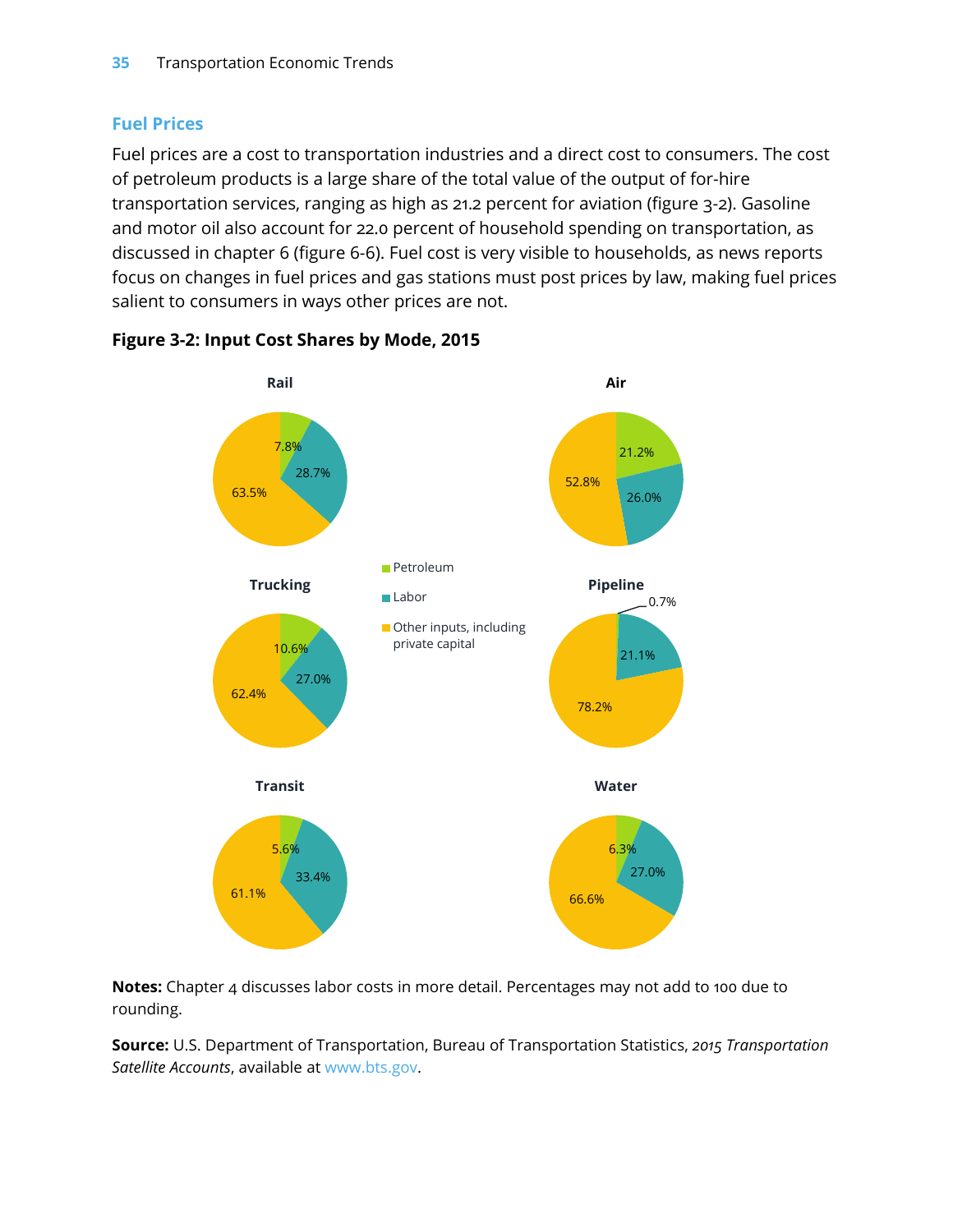#### **Sales Price of Transportation Fuel**

Prices for regular gasoline, No. 2 diesel (used by automobiles and trucks), jet fuel kerosene, and railroad diesel typically move together with slight variations (figure 3-3). This reflects the underlying price of crude oil from which they are all refined.

Following a decade of relatively stable fuel prices in the 1990s, fuel prices began to increase. Gasoline, No. 2 diesel fuel, and kerosene spiked to over \$3.00 per gallon in 2008. While declining sharply during the 2007 to 2009 recession, fuel prices began to rise again, rising above the 2008 price just after 2011. Since peaking in 2012, prices declined in 2013 through 2016. In 2015 prices declined below the 2009 low for kerosene and diesel fuel, while prices declined below the 2009 low for regular gasoline in 2016. Railroad diesel fell to about its 2009 level in 2015.





**Notes:** Data on the cost of railroad diesel fuel come from the Association of American Railroads. All other fuel cost data come from the Energy Information Administration. Gasoline costs are average retail prices. Highway diesel fuel and jet fuel prices are based on sales to end-users (sales made directly to the ultimate consumer, including bulk customers in agriculture, industry, and utility). Shaded bars indicate economic recessions.

**Source:** U.S. Department of Transportation, Bureau of Transportation Statistics, *National Transportation Statistics*, table 3-11, available at [www.bts.gov](http://www.bts.gov/).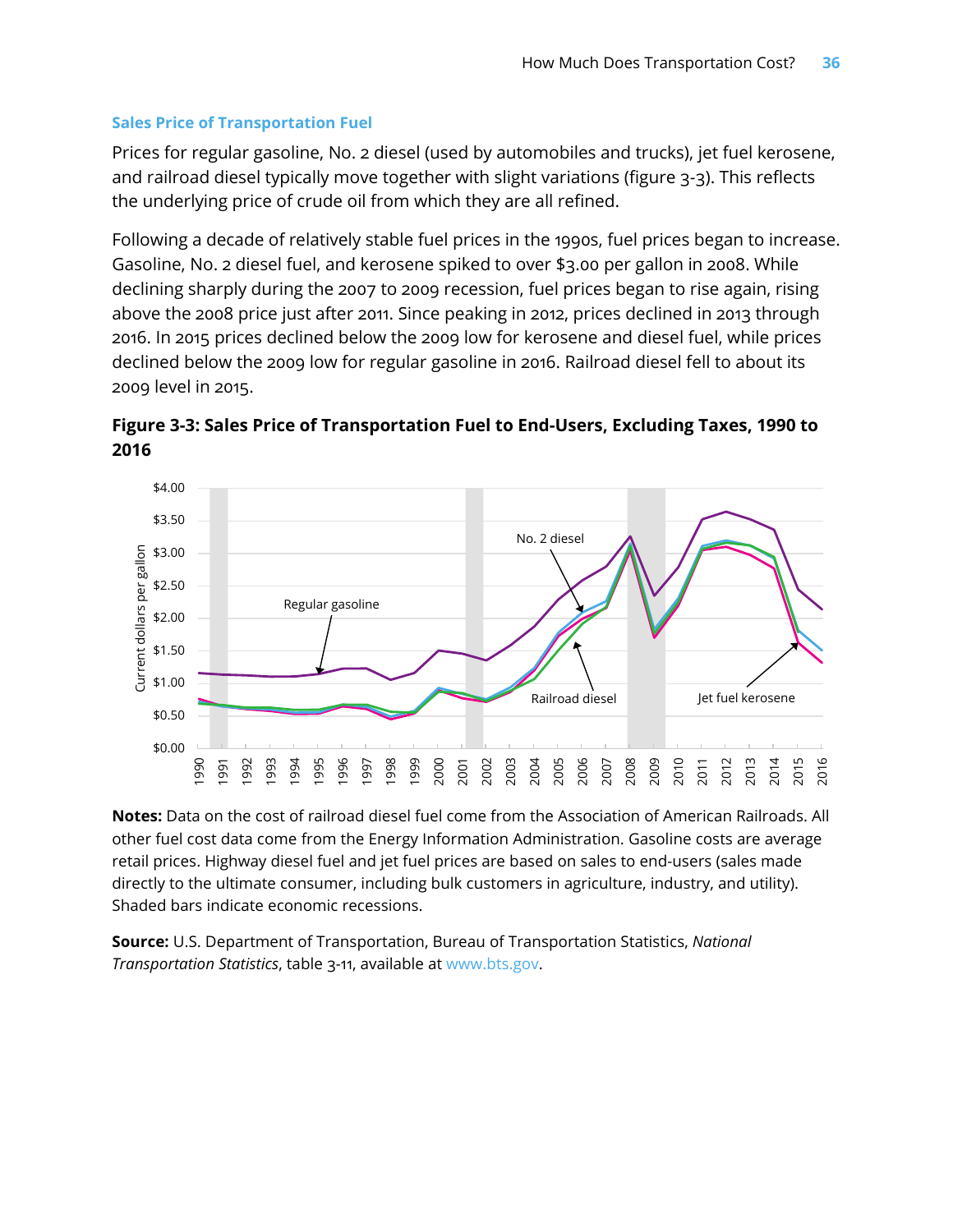#### **Average Motor Gasoline Prices by Region**

Gasoline prices vary substantially across the United States. Prices can vary because of state and local taxes, refinery locations, fuel supplies, retail competition, and fuel regulations. Figure 3-4 illustrates average regional gasoline prices in 2016 using data from the Energy Information Administration (EIA). The averages include all grades and blends of regular gasoline. In 2016 the average gasoline price in the United States was \$2.25 per gallon. The West coast had the highest gasoline prices in the country at \$2.65 per gallon—\$0.33 more than the Central Atlantic, which had the second-highest prices at \$2.31 per gallon. Prices were highest in California, at \$2.78 per gallon, because California requires a unique blend of gasoline to meet environmental regulations. Meanwhile, the Gulf coast had the lowest gasoline prices at \$2.02 per gallon, or \$0.12 lower than the Midwest, which had the secondlowest prices at \$2.14 per gallon.



#### **Figure 3-4: Average Retail Gasoline Prices by Region, 2016**

**Note:** Average prices include all grades and formulations of regular gasoline.

**Source:** U.S. Department of Energy, Energy Information Administration, available at [www.eia.gov/dnav/pet/pet\\_pri\\_gnd\\_a\\_epm0\\_ pte\\_dpgal\\_a.htm](http://www.eia.gov/dnav/pet/pet_pri_gnd_a_epm0_%20pte_dpgal_a.htm).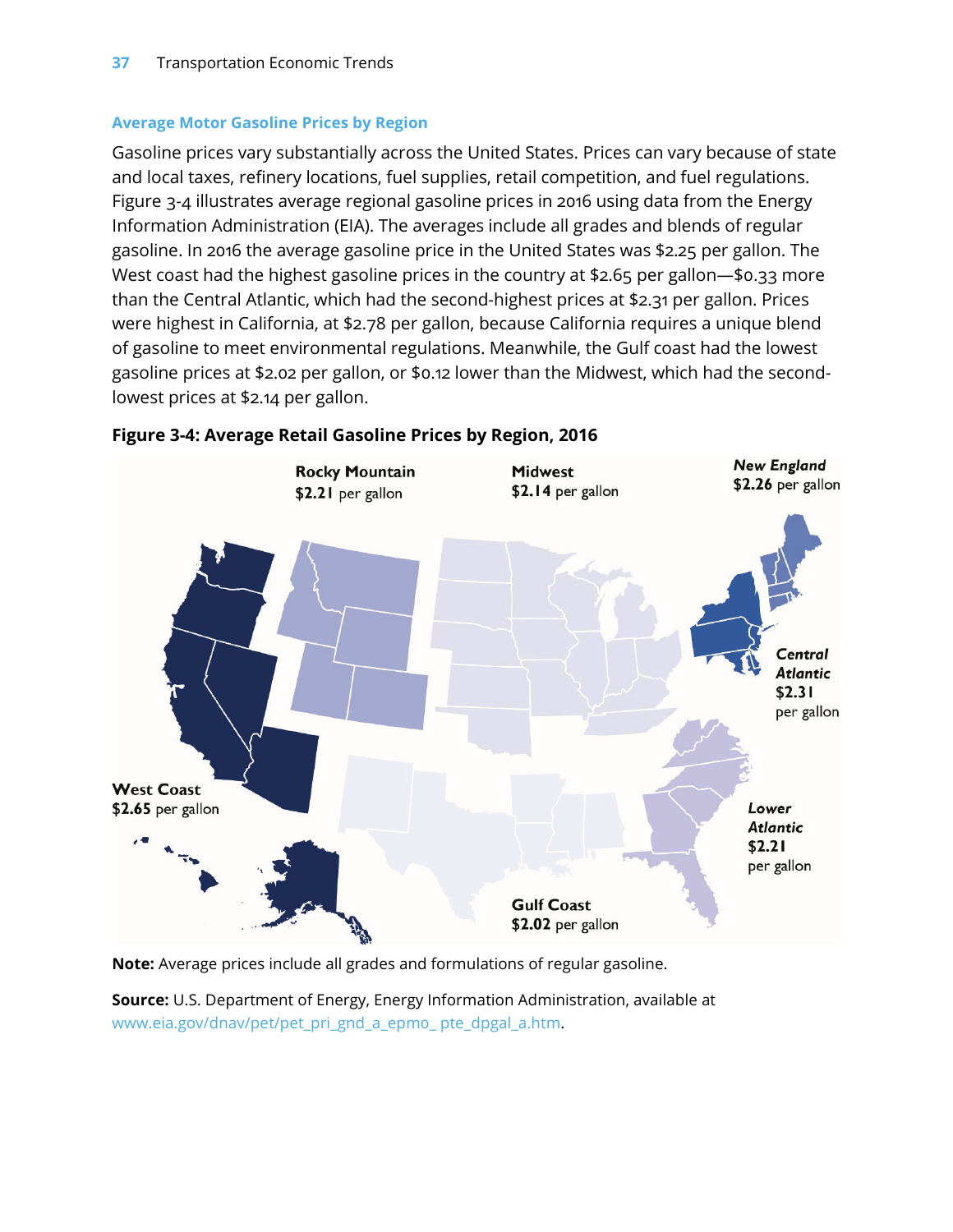#### **Costs to Deliver Transportation Services**

There are two types of transportation services: freight transportation services provided to producers of goods and services (e.g., trucking and air freight); and passenger transportation services provided to both producers and household consumers. The price of freight transportation services is a cost to producers of many goods and services, and thus affects the prices of those goods and services. The cost of passenger transportation services directly affects consumers as well as the prices of goods and services because producers also use passenger transportation services to conduct business.

The major inputs to produce transportation services are labor, fuel, materials, and supplies as well as the depreciation of items like airplanes, trucks, railroad locomotives and freight cars, trucking terminals, railroad tracks, and other infrastructure. The depreciation represents the reduction in an asset's value attributable to wear and tear, accidental damage, obsolescence, and aging. The depreciation and input prices affect the price of freight and passenger transportation. The next subsection presents a measure of equipment costs to the producers of transportation services. Measures of labor costs are presented in chapter 4.

#### **Equipment Costs**

Different modes of transportation use different equipment. This equipment is primarily privately owned by the transportation service providers. The Producer Price Index (PPI) shows how the costs faced by producers of transportation services change over time (figure 3-5). The PPI includes indexes for equipment used by transportation industries, such as aircraft, railroad cars, and heavy trucks, as well as equipment used by consumers, such as vehicles owned by households. The PPI shows the trends in transportation equipment manufacturing prices and reflect their potential effect on the cost of delivering transportation services—the higher the equipment cost, the higher the cost of delivery transportation services. The PPI for transportation equipment is different from the PPIs for transportation services.

The prices for transportation equipment, as measured by the PPI, continuously increased between 2004 and 2016, except for automobiles and light-duty motor vehicles. In contrast, the prices for automobiles and light-duty vehicles declined between 2004 and 2008, leveled off from 2009 to 2010, and finally increased between 2011 and 2016. The prices for railroad, aircraft, and ships and boats showed a growth greater than that for all transportation equipment combined. This increase in equipment prices may have affected the profitability and purchase decisions of transportation sectors, the costs for transportation users, and prices along the economic supply chain in other sectors that use transportation services, such as wholesale, retail, and warehousing and storage industries.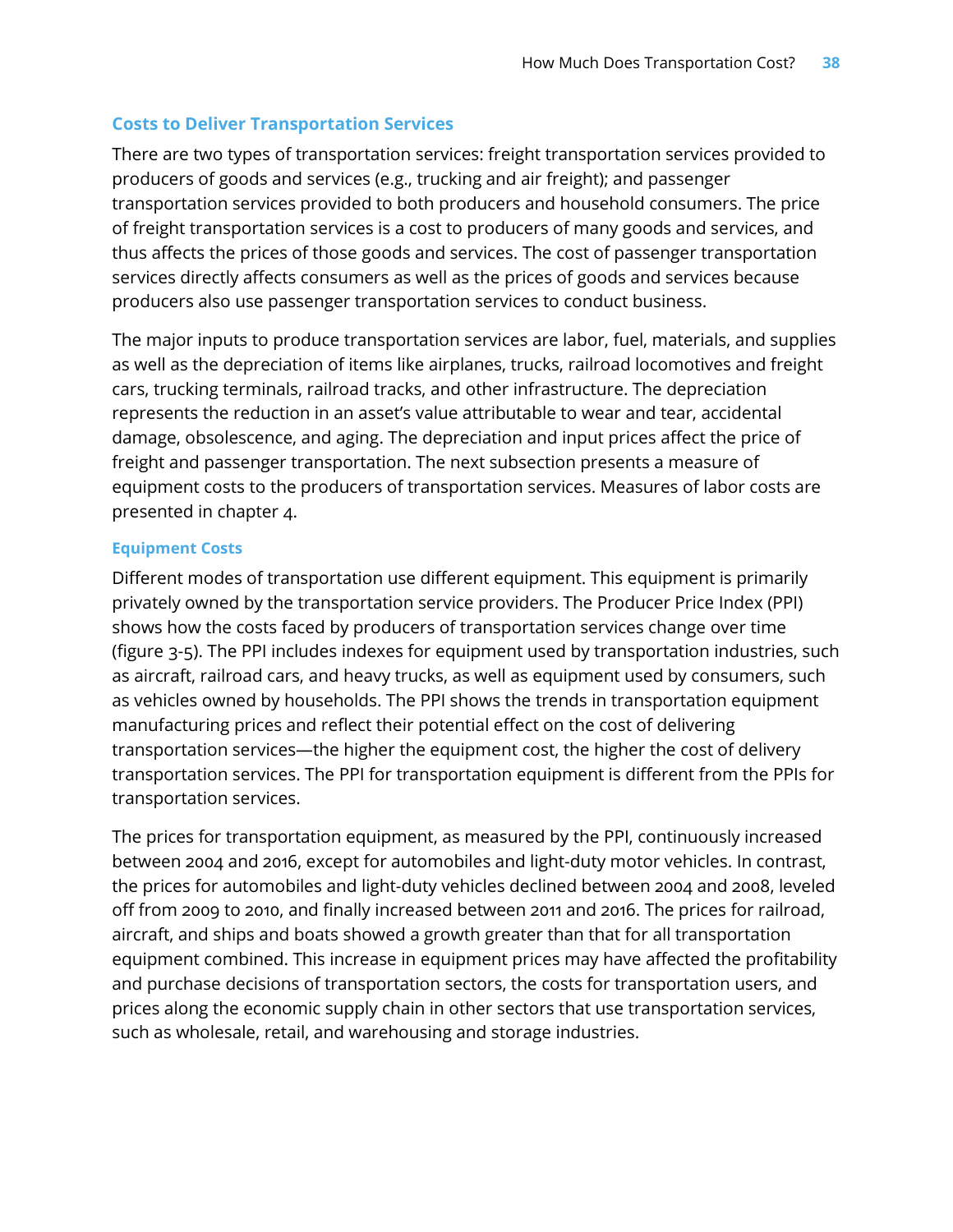

# **Figure 3-5: Producer Price Indices for Select Transportation Equipment Manufacturing, 2004 to 2016**

**Note:** Producer Price Index data come from the U.S. Bureau of Labor Statistics. Shaded bars indicate economic recessions.

**Sources:** U.S. Department of Transportation, Bureau of Transportation Statistics, *National Transportation Statistics*, table 3-14, available at [www.bts.gov](http://www.bts.gov/).

# **Costs of For-Hire Travel**

Households pay for travel in two ways. First, they pay to own and operate passenger vehicles for their own use, as discussed in chapter 6 on household transportation expenditures. Second, they pay fares to use for-hire passenger transportation services for their *intercity* and *intracity* travel, as discussed in this chapter.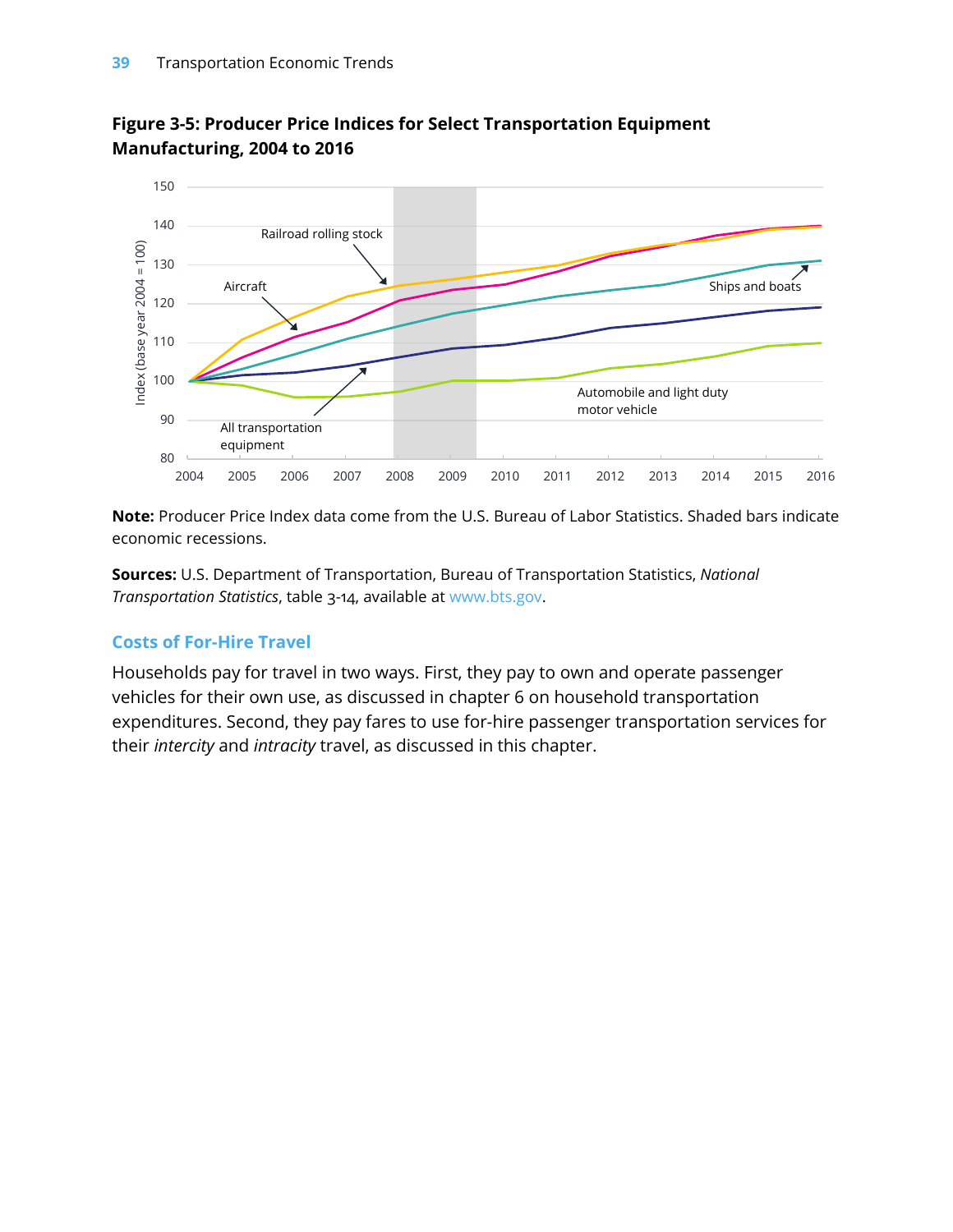For-hire intercity passenger transportation consists of three modes: aviation, rail, and scheduled bus service other than that provided by transit agencies (e.g., Greyhound, Bolt Bus, and Megabus) (box  $3-3$  $3-3$ ).<sup>3</sup> For-hire intracity travel includes local transit and commuter rail. Local and commuter passengers typically travel much shorter distances than intercity passengers. For example, the average trip length for intercity rail was 39.5 miles, according to the 2009 National Household Travel Survey (NHTS), while the average trip length for transit was 7.2 miles.

#### **Box 3-3: Average Fares**

Providers of for-hire passenger transportation services, such as airlines, railroads, and transit agencies, charge a variety of fares for different services. The average fare for a mode is defined as the sum of all fare revenue received by the service providers in that mode, divided by the number of one-way trips.

Data on revenue and trips for air come from the U.S. Department of Transportation, Bureau of Transportation Statistics, Office of Airline Information. Revenue is divided by trips. Baggage fees are not included in passenger revenue, and free flights (e.g., frequent-flyer reward trips) are not included in trips.

Data on revenue and trips for rail come from Amtrak's Annual Report. The annual report gives ticket revenue per passenger mile, which is multiplied by average trip length of passengers.

Data on commuter rail and transit come from the Federal Transit Administration's National Transit Database. For transit the revenue is divided by unlinked trips. Trips on transit often involve transfers between two buses, or a bus and rail transit. Many transit systems are only able to capture the number of boardings, and cannot link the segments into a complete one-way trip, so unlinked trips (i.e., the number of times a passenger boards a transit vehicle) are used instead. If data on complete one-way trips were available, it would show higher average fares for transit.

**Source:** U.S. Department of Transportation, Bureau of Transportation Statistics, 2017.

<span id="page-11-0"></span><sup>3</sup> Intercity rail service provided by Amtrak (commuter rail service) is included with other intracity modes in intracity passenger fares. Recent intercity bus fare data are currently not available.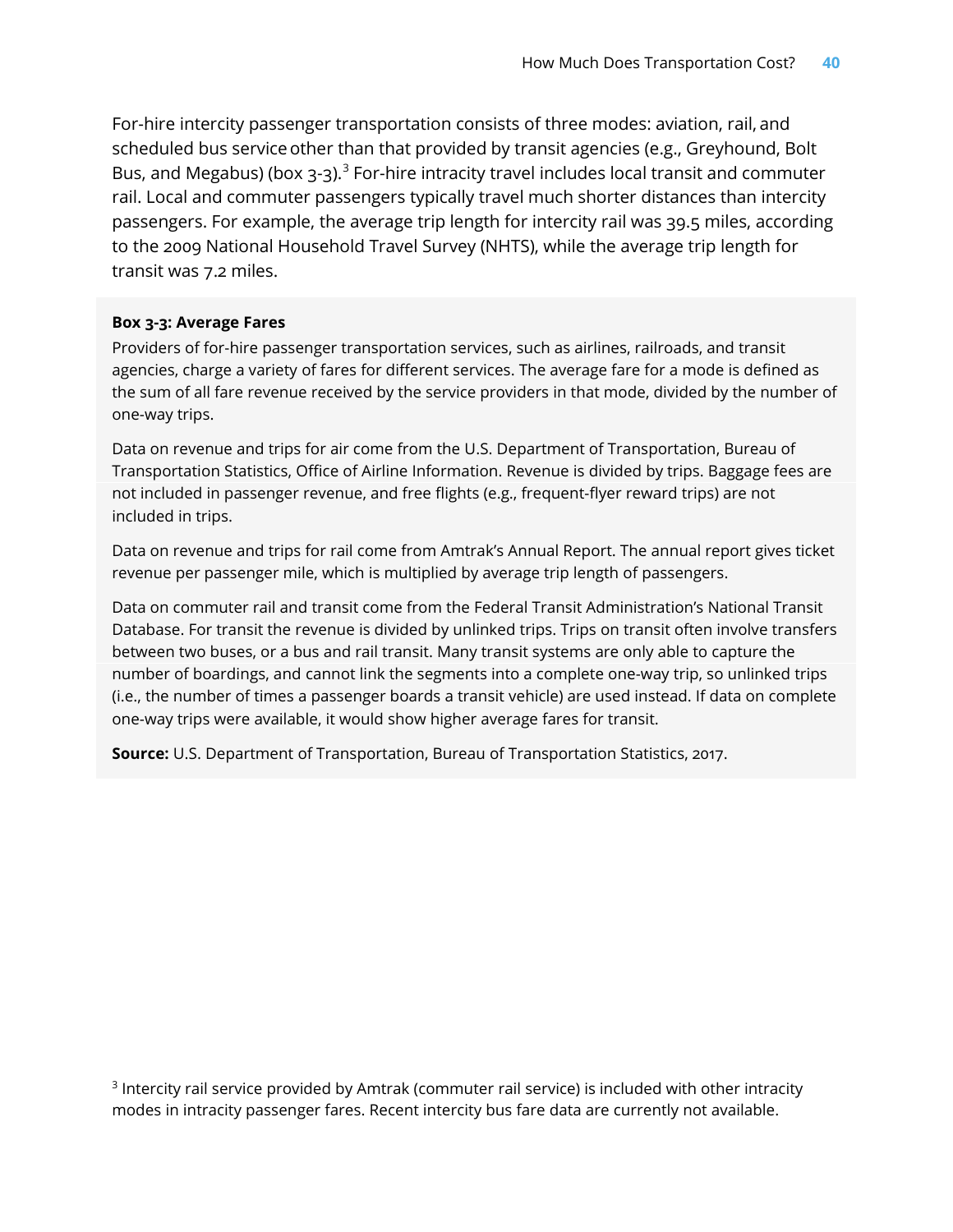## **Aviation Fares**

Adjusted for inflation, passenger airfares increased 20.0 percent from 1995 to 2002, then fell 23.0 percent between 2002 to 2016 (figure 3-6). Average airfares were \$316 in 1995 and increased to \$379 in 2002 before falling to \$310 in 2009. Average airfares then remained around \$310 from 2009 to 2015 before dropping to an all-time low of \$292 in 2016. All changes are shown in real chained dollars, which account for inflation and substitutions within market baskets. Fares do not include baggage or reservation fees, which airlines began to charge in 2008.



**Figure 3-6: Domestic Average Air Fares (scheduled service), 1995 to 2016**

**Notes:** BTS reports average fares based on domestic itinerary fares. Itinerary fares consist of roundtrip fares, unless the customer does not purchase a return trip. In that case, the one-way fare is included. Fares are based on the total ticket value, which consists of the price charged by the airlines plus any additional taxes and fees levied by an outside entity at the time of purchase. Fares include only the price paid at the time of the ticket purchase and do not include fees for optional services, such as baggage fees. Averages do not include frequent-flyer or "zero fares."

**Source:** U.S. Department of Transportation, Bureau of Transportation Statistics, Annual U.S. Domestic Average Itinerary Fare, available at

[www.rita.dot.gov/bts/airfares/programs/economics\\_and\\_finance/air\\_travel\\_price\\_index/html/Annual](https://www.rita.dot.gov/bts/airfares/programs/economics_and_finance/air_travel_price_index/html/AnnualFares.html) [Fares.html.](https://www.rita.dot.gov/bts/airfares/programs/economics_and_finance/air_travel_price_index/html/AnnualFares.html)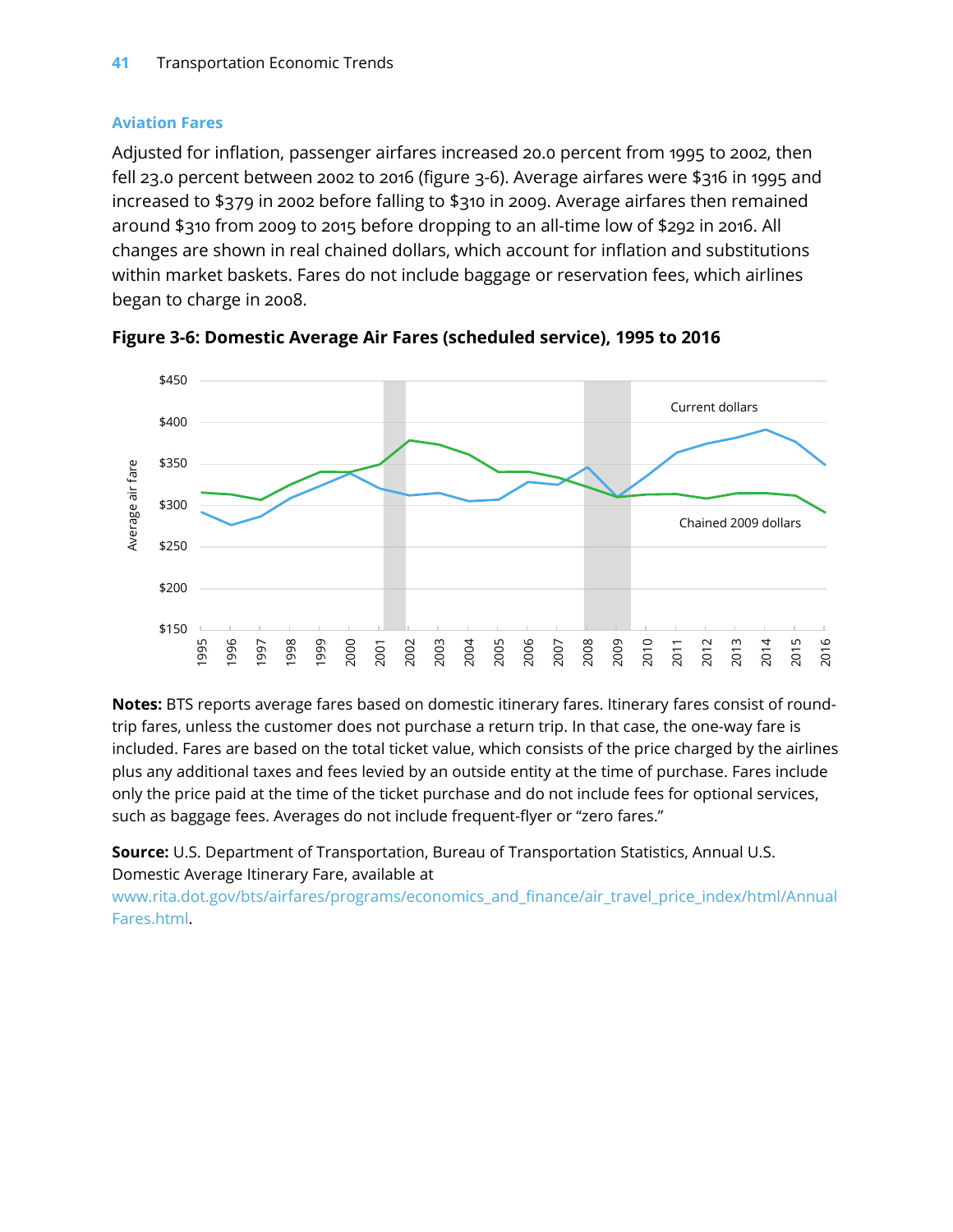Domestic air travel includes shorter trips of less than 700 miles and trips as long as 3500 miles. Figure 3-7 shows that air fares between 2009 and 2016 have been related to distance traveled, and that air fares by different distances have had similar patterns over time. Changes in air fares between 2009 and 2016 ranged from a 6.3 percent increase for trips between 700 and 1,400 miles to a 26 percent increase for trips over 3,500 miles. Fares peaked in 2014 for all distance categories, then declined in 2015 due to lower fuel prices for carriers and competition from low-cost carriers.



**Figure 3-7: Domestic Average Air Fares by Distance Traveled, 2009 to 2016**

**Notes:** Domestic average air fares are determined by taking the revenue and dividing by the number of passengers. Airfare includes base fare plus taxes paid by the passenger at the time of ticket purchase. The data represent a 10% sampling of tickets obtained upon the passenger's first traveled segment. The fare does not include any additional items, such as baggage fees, airline lounge access, or seat upgrades.

**Source:** U.S. Department of Transportation, Bureau of Transportation Statistics, Office of Airline Information, 2017.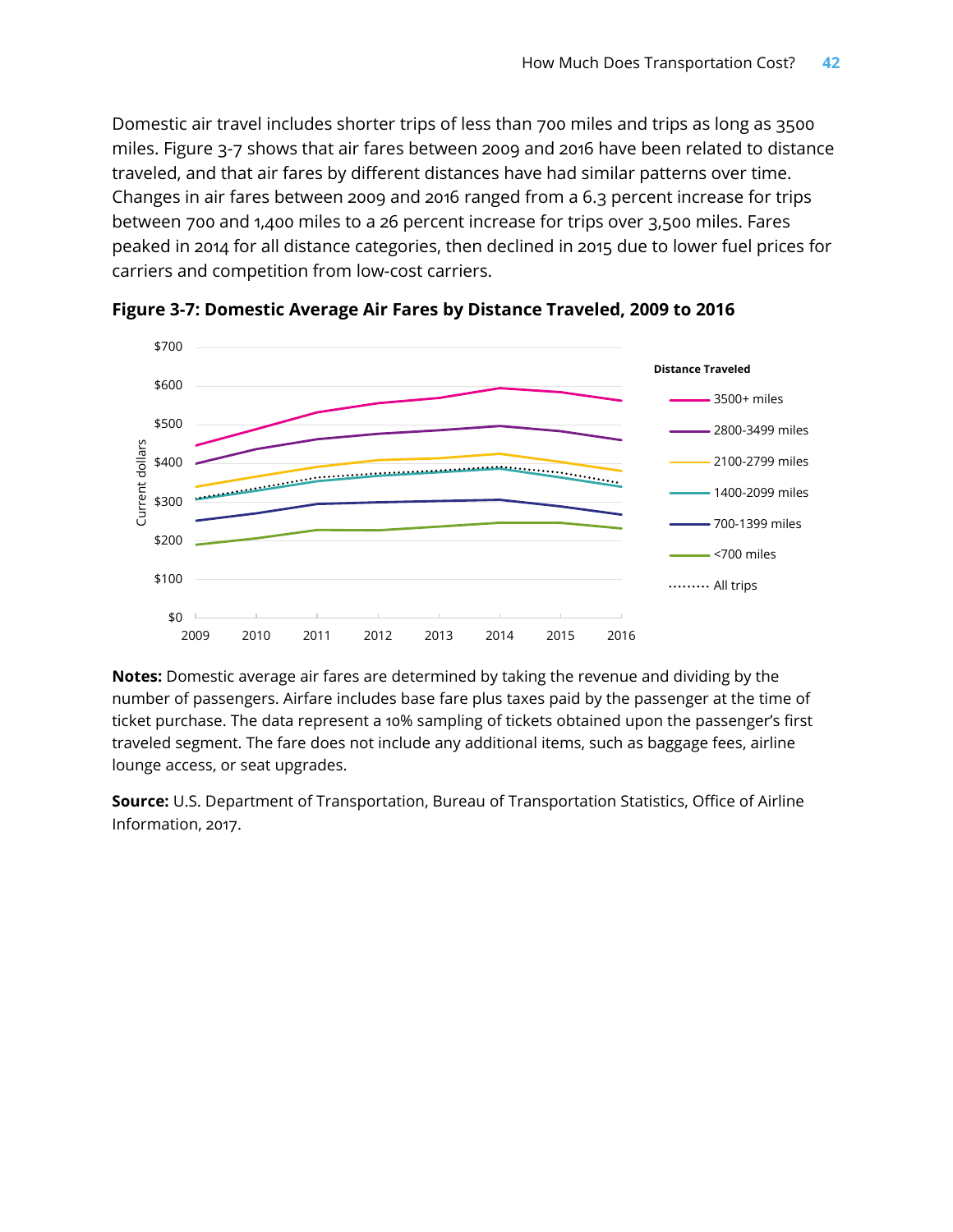## **Intercity Railroad Fares**

Amtrak intercity railroad fares represent a complex interaction of demand, operating costs, government subsidies, and regulation. Amtrak fares (in chained 2009 dollars) fluctuated within a narrow band from 1990 to 2014 (figure 3-8). The fares represent ticket revenue per passenger mile multiplied by average trip length of passengers except for years before 1997, where fares are calculated from total transportation revenues.

Amtrak fares fell from about \$59 per passenger in 1991 to \$52 in 1995 and fluctuated between \$52 and \$61 from 1995 through 2003. Passenger fares began to rise again in 2004, hitting a peak of about \$62 in 2007. Fares declined during the recession but rose above the 2007 peak in 2013. Fares continued to climb, reaching an all-time high of \$67 in 2014.



**Figure 3-8: Average Amtrak Rail Fares per Average Trip Length, 1990 to 2014**

**Notes:** Fares for years after 1997 are from National Passenger Rail Corporation (Amtrak), *Amtrak Annual Report*, and calculated as ticket revenue per passenger mile multiplied by average trip length of passengers. Fares for years before 1997 are from National Passenger Rail Corporation (Amtrak), *Amtrak Annual Report*, Statistical Appendix, and calculated as total transportation revenues divided by Amtrak system passenger trips. Shaded bars indicate economic recessions.

**Source:** U.S. Department of Transportation, Bureau of Transportation Statistics, *National Transportation Statistics*, table 3-19, available at [www.bts.gov](http://www.bts.gov/).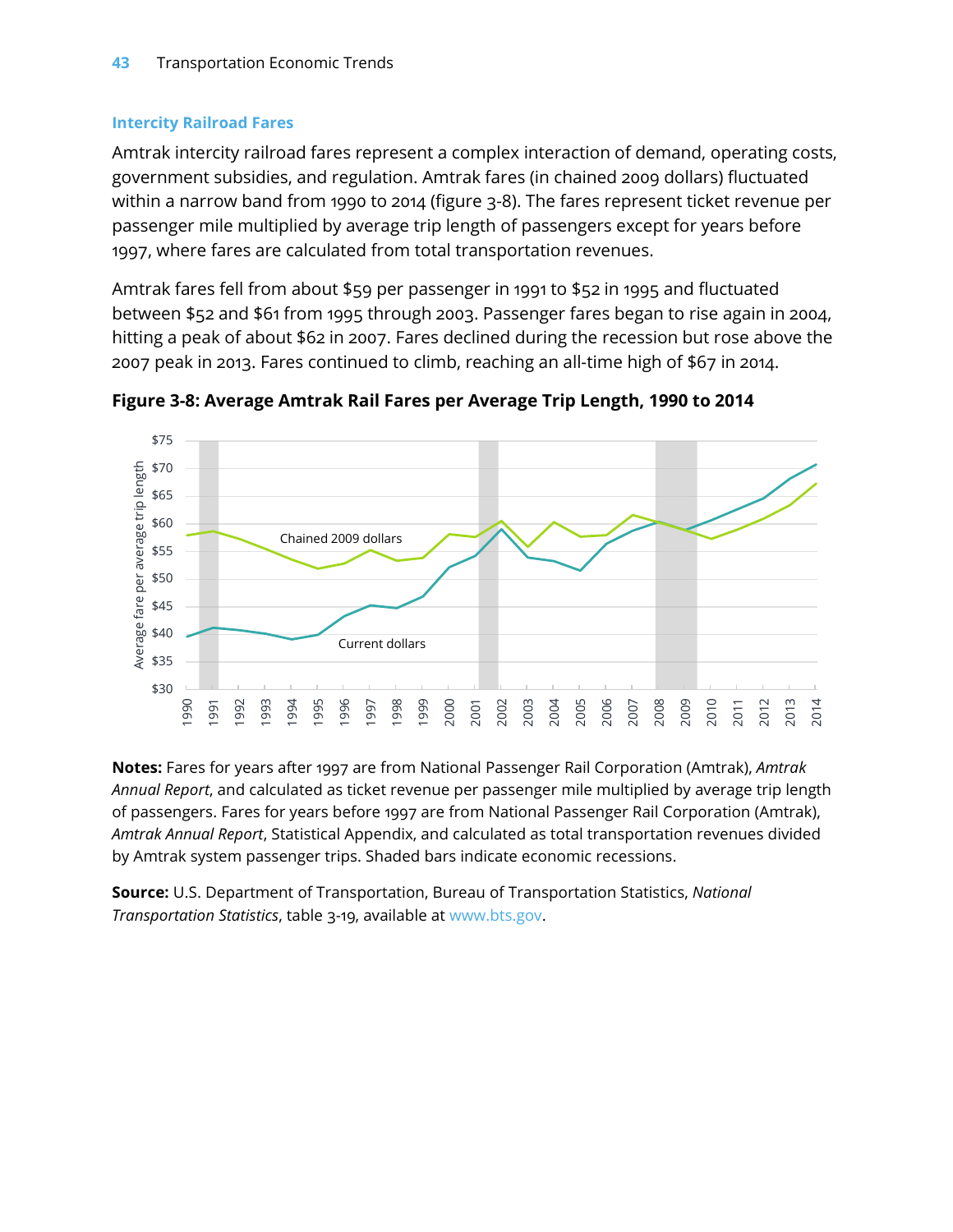#### **Commuter Railroad Fares**

Commuter rail is railway passenger service that operates between a central city and adjacent suburbs. Intercity rail service, such as Amtrak, is excluded, except for the part of service operated by or under contract with a public transit agency for predominantly commuter services. "Predominantly commuter service" means that, for any given trip segment between two stations, more than 50 percent of the average daily ridership makes a return trip on the same day. Commuter rail does not include heavy rail rapid transit or light rail/streetcar transit service. Figure 3-9 shows that commuter rail fares peaked at just over \$5.56 (in chained 2009 dollars) in 2014, following a decade of increases after a low point in 2002.





**Note:** Shaded bars indicate economic recessions.

**Source:** U.S. Department of Transportation, Bureau of Transportation Statistics, *National Transportation Statistics*, table 3-18, available at [www.bts.gov](http://www.bts.gov/).